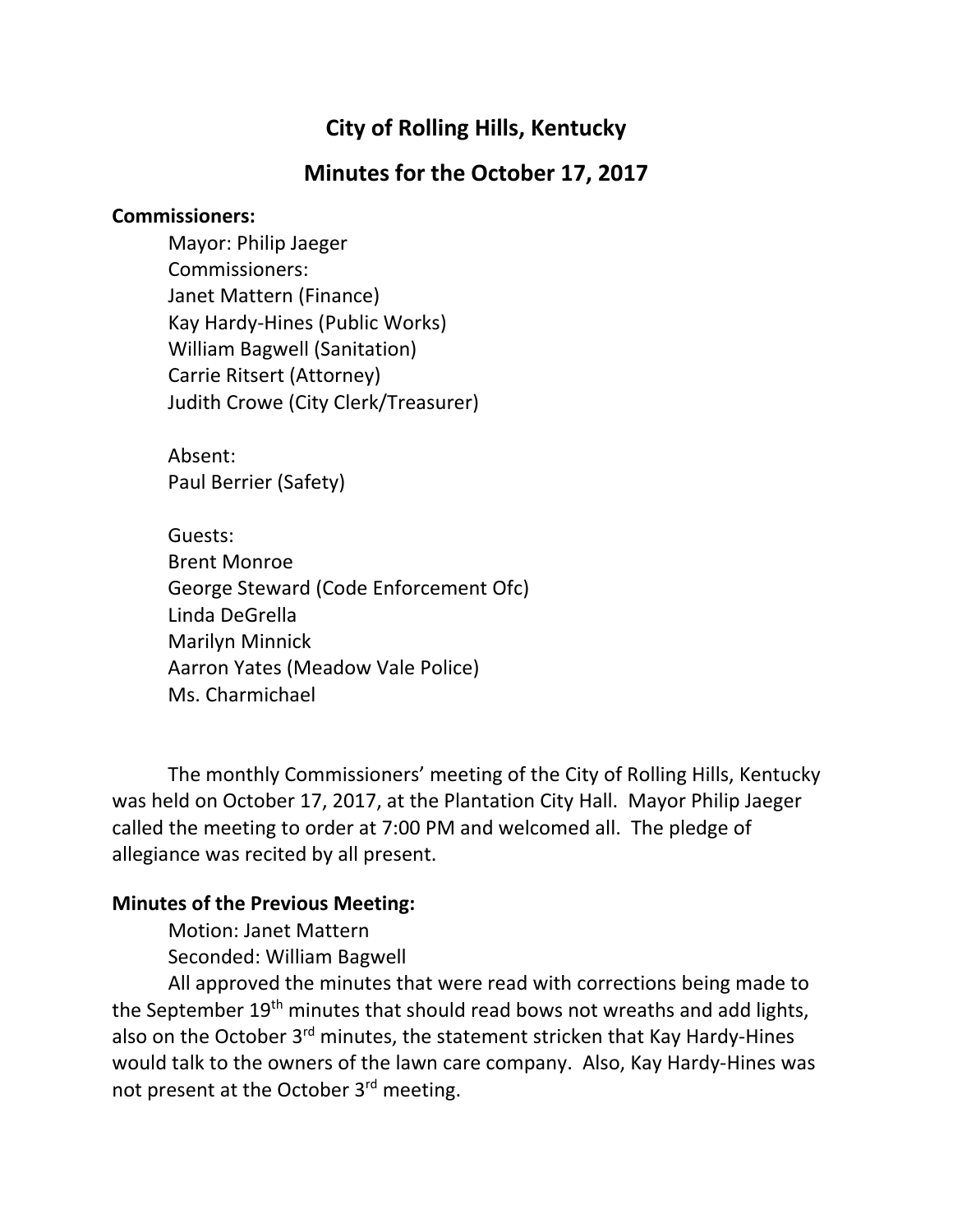#### **Treasurer's Report:**

Motion: William Bagwell Seconded: Kay Hardy-Hines Motion carried to accept the Treasurer's report. Janet Mattern gave her report. Passed out copies of the bank balances and the checkbook was made available for attendees to review.

#### **Municipal Orders:**

Janet Mattern read the municipal orders. Motion: William Bagwell Seconded: Kay Hardy-Hines Motion carried to accept the Municipal Orders.

## **Open Forum:**

Ms. Charmichael stated that there was a black explorer that had not moved in months and wanted to know what could be done. She also asked if there are restrictions for having a temporary carport installed on her property. She was told that the non-working cars would be taken care of by the code enforcement officer. About her carport, there is an ordinance that stated that you cannot have a temporary carport, but you may want to look into a permanent one built. She also asked about having her parking area paved.

George Stewart introduced himself to all present as the City Code Enforcement Officer. He gave those present a brief description of his passed and stated that he would work about 20 hours a month enforcing the ordinances. His email address will be on the cities website, and if residents have questions or concerns, they may email them to him.

#### **City Attorney:**

Carrie Ritsert stated that the city should get on the grant list to have the cities ordinances codified. The city should check and see the cost and plan to add it to the budget for next year. She reminded Judy to call Pam to get on the list for the grant and help with the ordinances.

Carrie stated that the city needs guidelines for spending procedures and making sure that there are motions and seconds for expenditures. Carrie sent everyone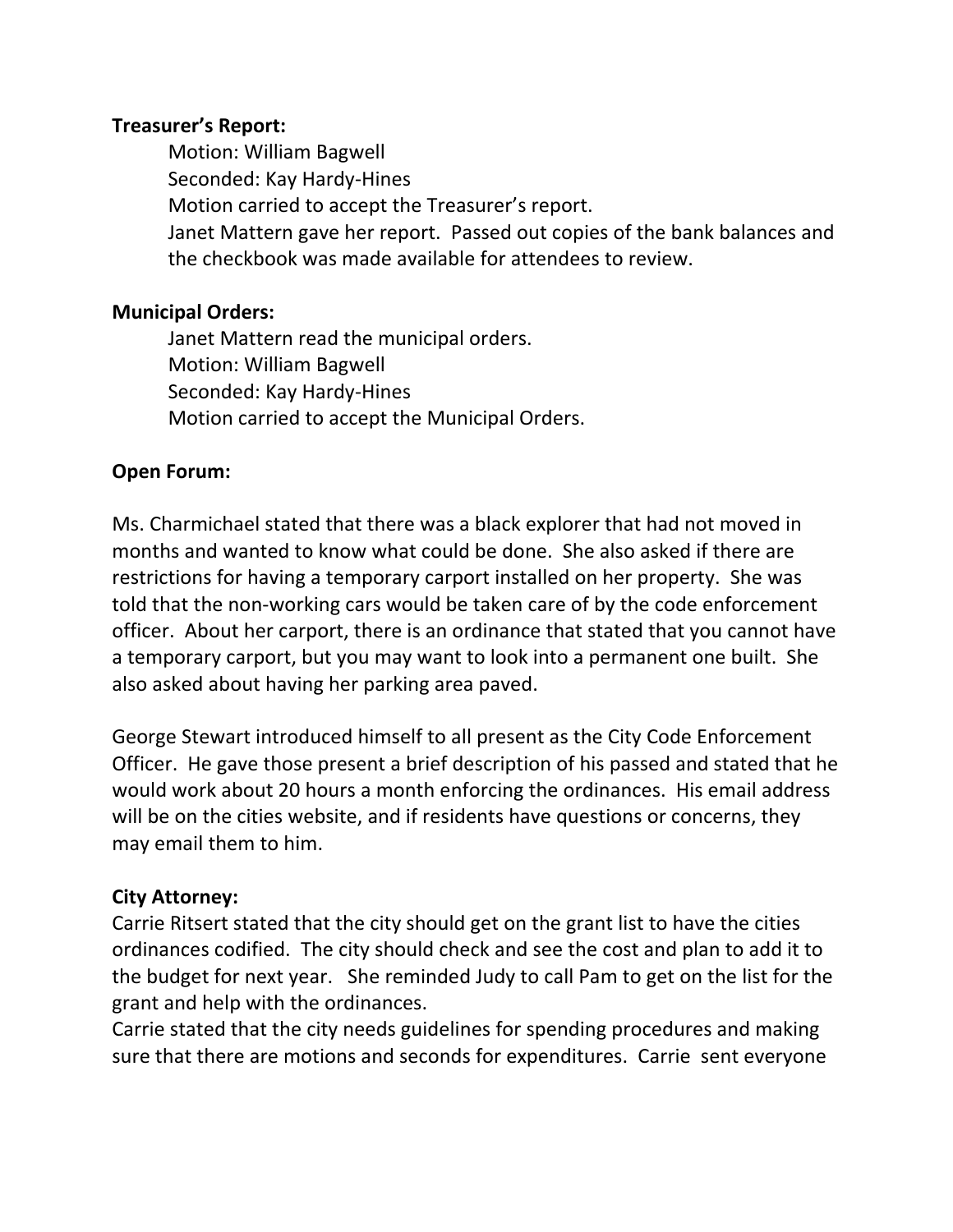a copy of the purposed ordinance and asked that they look it over and be ready to discuss it at next month meeting.

#### **Police :**

Officer Yates gave his report with 2 calls and 4 citations. He stated that the bushes behind the old Korean restaurant are having visitors again. There been several times that the visitors have been ran off. He suggested that the trees and overgrowth be cleaned up and that would help eliminate visitors living in the bushes.

## **Commissioners Reports:**

## **Sanitation:**

William Bagwell gave his report and a copy of it is attached to the minutes. Bill stated that if a resident has a large item to be picked-up, they need to call him or Rumpke to schedule it. It would be better to call Bill about it. If is a problem if you just sit it out at the street and Rumpke has no truck in the area to pick it up.

## **Safety:**

Philip Jaeger gave the safety report. He stated that Paul Berrier had contacted him and was resigning from his position.

Phil asked if we had any of the old citations or some book that could be used. He also suggested that the city get a phone or have a different number for residents to leave messages.

Eagles signs were awarded the bid to do the street signs.

#### **Public Works:**

Kay Hardy-Hines gave her report. She proposed that Al's Lawn Care trim up the trees on Aylesbury in the amount of \$947.50.

Janet Mattern moved to have Al's Lawn Care trim the trees on Aylesbury in the amount on of \$947.50.

Kay Hardy-Hines seconded.

All approved to spend \$947.50 to trim the trees on Aylesbury.

Kay stated that all the painting of the curbs is complete and there are still commercial trucks coming in on Langdon and marking up the newly painted curbs. She suggested that since we now have a Coed Enforcement Officer, maybe